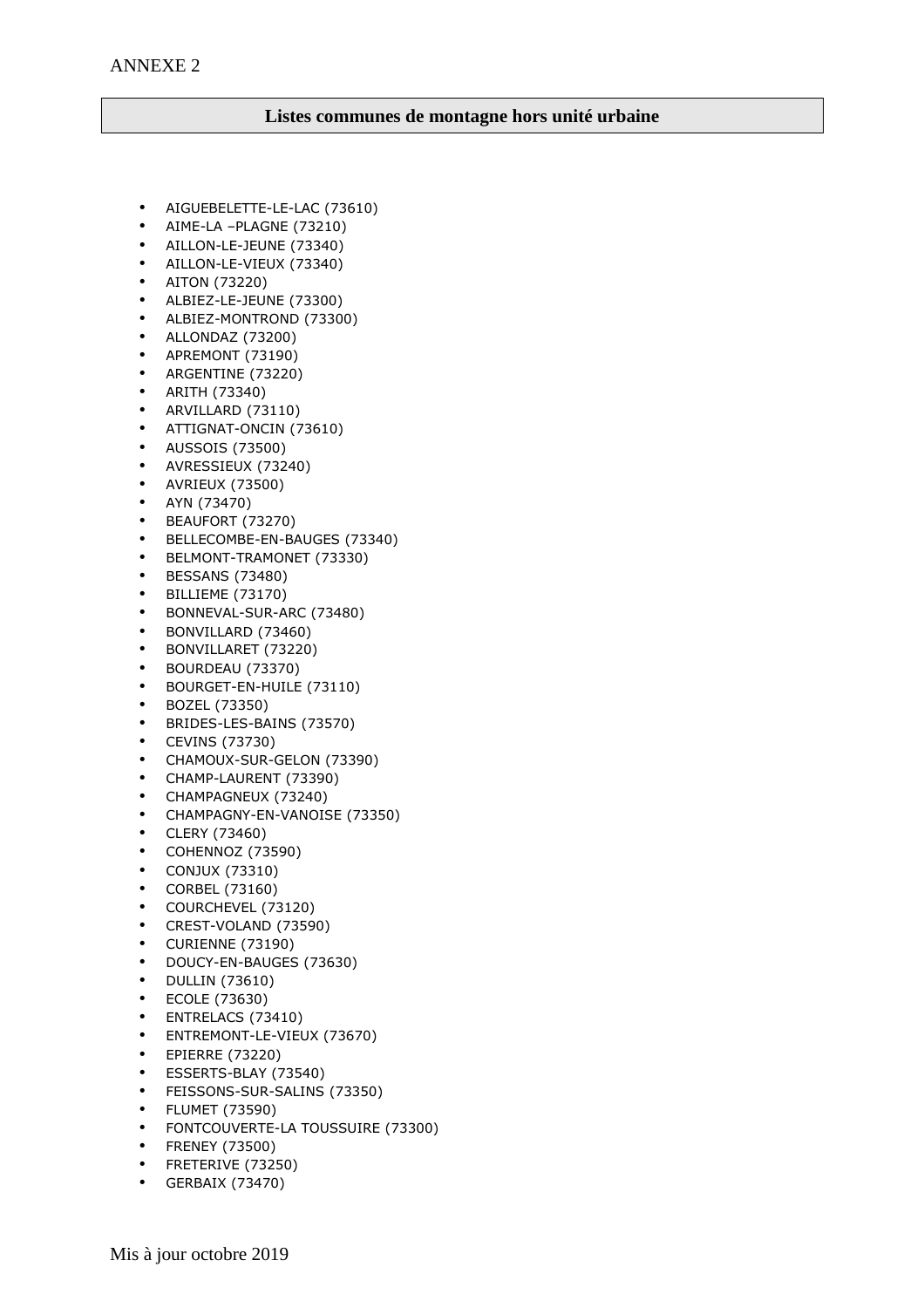## ANNEXE 2

- GRAND AIGUEBLANCHE (73260)
- GRESY-SUR-ISERE (73460)
- HAUTECOUR (73600)
- HAUTELUCE (73620)
- HAUTEVILLE (73390)
- JARRIER (73300)
- JARSY (73630)
- JONGIEUX (73170) • LA BAUCHE (73360)
- LA BIOLLE (73410)
- LA CHAPELLE (73660)
- LA CHAPELLE-BLANCHE (73110)
- LA CHAPELLE-DU-MONT-DU-CHAT (73370)
- LA CHAPELLE-SAINT-MARTIN (73170)
- LA COMPOTE (73630)
- LA GIETTAZ (73590)
- LA LECHERE (73260)
- LA MOTTE-EN-BAUGES (73340)
- LA PLAGNE-TARENTAISE (73210)
- LA TABLE (73110)
- LA THUILE (73190)
- LA TOUR EN MAURIENNE (73300)
- LA TRINITE (73110)
- LANDRY (73210)
- LE CHATELARD (73630)
- LE NOYER (73340)
- LE PONTET (73110)
- LE VERNEIL (73110)
- LEPIN-LE-LAC (73610)
- LES ALLUES (73550)
- LES AVANCHERS-VALMOREL (73260)
- LES BELLEVILLE (73440)
- LES CHAPELLES (73700)
- LES CHAVANNES-EN-MAURIENNE (73660)
- LES DESERTS (73230)
- LESCHERAINES (73340)
- LOISIEUX (73170)
- LUCEY (73170)
- MARCIEUX (73470)
- MEYRIEUX-TROUET (73170)
- MONTAGNY (73350)
- MONTAILLEUR (73460)
- MONTCEL (73100)
- MONTENDRY (73390)
- MONTGILBERT (73220)
- MONTRICHER-ALBANNE (73870)
- MONTSAPEY (73220)
- MONTVALEZAN (73700)
- MONTVERNIER (73300)
- MOTZ (73310)
- NANCES (73470)
- NOTRE-DAME-DE-BELLECOMBE (73590)
- NOTRE-DAME-DU-CRUET (73130)
- NOTRE-DAME-DU-PRE (73600)
- NOVALAISE (73470)
- ONTEX (73310)
- ORELLE (73140)
- PEISEY-NANCROIX (73210)
- PLANAY (73350)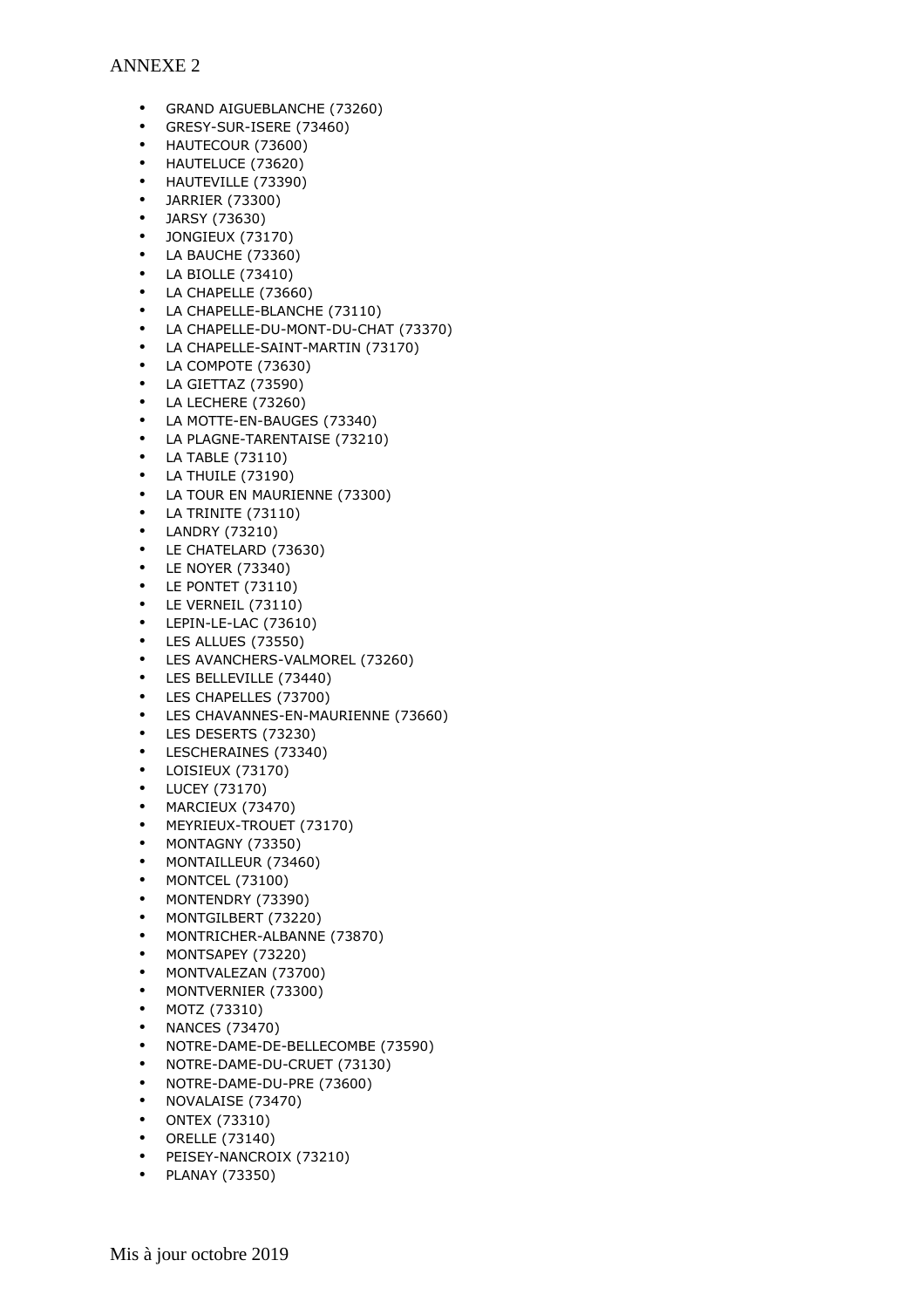## ANNEXE 2

- PRALOGNAN-LA-VANOISE (73710)
- PRESLE (73110)
- PUYGROS (73190)
- QUEIGE (73720)
- ROCHEFORT (73240)
- ROGNAIX (73730)
- RUFFIEUX (73310)
- SAINT-ALBAN-DE-MONTBEL (73610)
- SAINT-ALBAN-DES-HURTIERES (73220)
- SAINT-ALBAN-DES-VILLARDS (73130)
- SAINT-ANDRE (73500)
- SAINT-BERON (73520)
- SAINT-CASSIN (73160)
- SAINT-CHRISTOPHE (73360)
- SAINT-COLOMBAN-DES-VILLARDS (73130)
- SAINT-FRANC (73360)
- SAINT-FRANCOIS-DE-SALES (73340)
- SAINT-FRANCOIS-LONGCHAMP (73130)
- SAINT GENIX LES VILLAGES(73240)
- SAINT-GEORGES-DES-HURTIERES (73220)
- SAINT-JEAN-D'ARVES (73530)
- SAINT-JEAN-DE-CHEVELU (73170)
- SAINT-JEAN-DE-COUZ (73160)
- SAINT-JULIEN-MONT-DENIS (73870)
- SAINT-LEGER (73220)
- SAINT-MARCEL (73600)
- SAINT-MARTIN-DE-LA-PORTE (73140)
- SAINT-NICOLAS-LA-CHAPELLE (73590)
- SAINT OFFENGE (73100)
- SAINT-PANCRACE (73300)
- SAINT-PAUL (73170)
- SAINT-PAUL-SUR-ISERE (73730)
- SAINT-PIERRE-D'ALVEY (73170)
- SAINT-PIERRE-D'ENTREMONT (73670)
- SAINT-PIERRE-D'ENTREMONT (73670)
- SAINT-PIERRE-DE-BELLEVILLE (73220)
- SAINT-PIERRE-DE-CURTILLE (73310)
- SAINT-PIERRE-DE-GENEBROZ (73360)
- SAINT-PIERRE-DE-SOUCY (73800)
- SAINT-REMY-DE-MAURIENNE (73660)
- SAINT-SORLIN-D'ARVES (73530)
- SAINT-SULPICE (73160)
- SAINT-THIBAUD-DE-COUZ (73160)
- SAINTE-FOY-TARENTAISE (73640)
- SAINTE-REINE (73630)
- SALINS FONTAINE (73600)
- SERRIERES-EN-CHAUTAGNE (73310)
- THOIRY (73230)
- TIGNES (73320)
- TRAIZE (73170)
- TREVIGNIN (73100)
- VAL-CENIS (73500)
- VAL D'ARC (73220)
- VAL-D'ISERE (73150)
- VALEZAN (73210)
- VALGELON-LA ROCHETTE (73110)
- VALLOIRE (73450)
- VALMEINIER (73450)
- VEREL-DE-MONTBEL (73330)